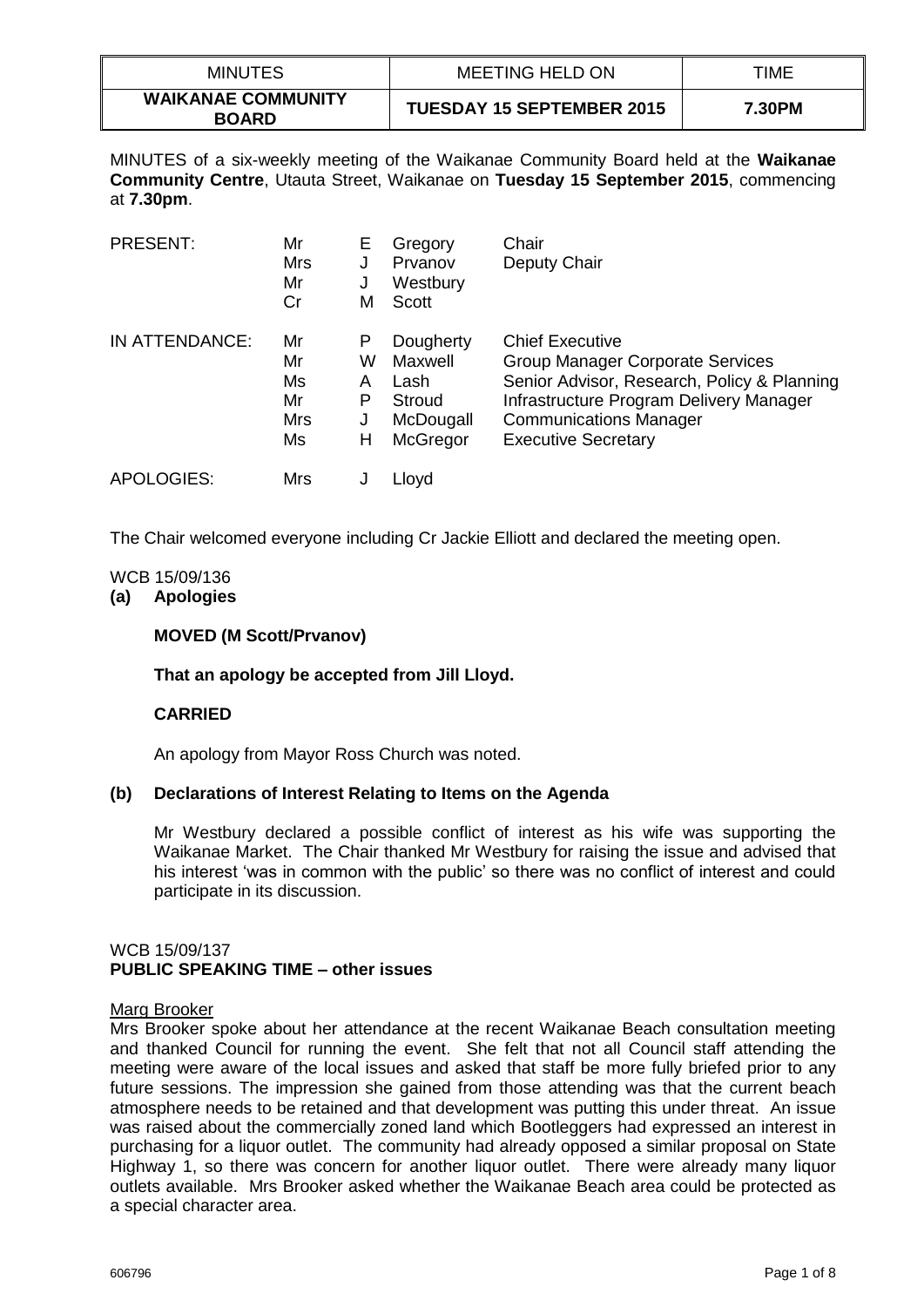| <b>MINUTES</b>                            | <b>MEETING HELD ON</b>           | TIME   |
|-------------------------------------------|----------------------------------|--------|
| <b>WAIKANAE COMMUNITY</b><br><b>BOARD</b> | <b>TUESDAY 15 SEPTEMBER 2015</b> | 7.30PM |

The Chair advised that the consultation would cover the whole beach area from Paetawa Road through to the Waikanae River and that any areas of different character, that exist already, would likely come out in the consultation process.

### Mr Paul Jones

Mr Paul Jones, on behalf of the Waikanae Community Patrol, advised they had started a new activity of day patrols and it had been widely accepted. They received huge appreciation from the public and thanked the Board for their continued support. They had observed some dangerous behaviour from school kids crossing the train tracks and asked whether there could be some action from the Council.

### Norma McCullum

Mrs McCullum spoke after the grant applications and gave congratulations to the people of Waikanae on behalf of His Excellency Sir Jerry Mateparae for winning the Award of New Zealand's Most Beautiful Town. A special thanks was given to Cr M Scott for helping organise the steam clean of the square and it was noted that there had been continued work keeping Waikanae clean and tidy since the award was received. A copy of the winning document was provided and thanks to the Board for its support and encouragement. It was a community effort for everyone and a big thank you was given to everyone involved.

The Chair advised that he collected the award in Christchurch and congratulated Mrs McCullum and their small committee for motivating everyone to this successful outcome.

### WCB 15/09/138

# **PUBLIC SPEAKING TIME – Grant Applications**

### Kapiti Branch of NZ Camellia Society (Inc)

Helen Guthrie on behalf of Kapiti Branch of NZ Camellia Society spoke to the application requesting help with costs to cover the cost of hall hire for their 2015 Camellia Show that was held from 21-22 August 2015.

### Lions Club of Waikanae (Inc)

Kevin Woodley and Trev Mason, on behalf of the Lions Club of Waikanae spoke to the application requesting help with costs associated with holding their 2016 Super Garden Trail on 30/31 January 2016.

### Kapiti Kids Motivation Trust

Roger Booth, on behalf of the Kapiti Kids Motivation Trust spoke to the application requesting help with costs to run their programme of visits by sporting and arts identities into the district to encourage, inspire and motivate Kapiti Coast children and to give them new experiences.

### Oakley Fearon

Master Oakley Fearon spoke to his application requesting help with costs associated with his participation in the Wellington Inter-Regional Cross Country team.

### Waikanae Community Information Centre

Wendy Bennett, on behalf of Waikanae Community Information Centre spoke to the application requesting help with costs to cover the updating of a brochure promoting Waikanae.

### Wellington Free Ambulance

Roy Opie and Barry Herbert, on behalf of Wellington Free Ambulance, spoke to the application requesting help with costs for a sign to show the amount that had been raised towards an upgrade to an existing building. This would include signage, the cost of material and a resource consent.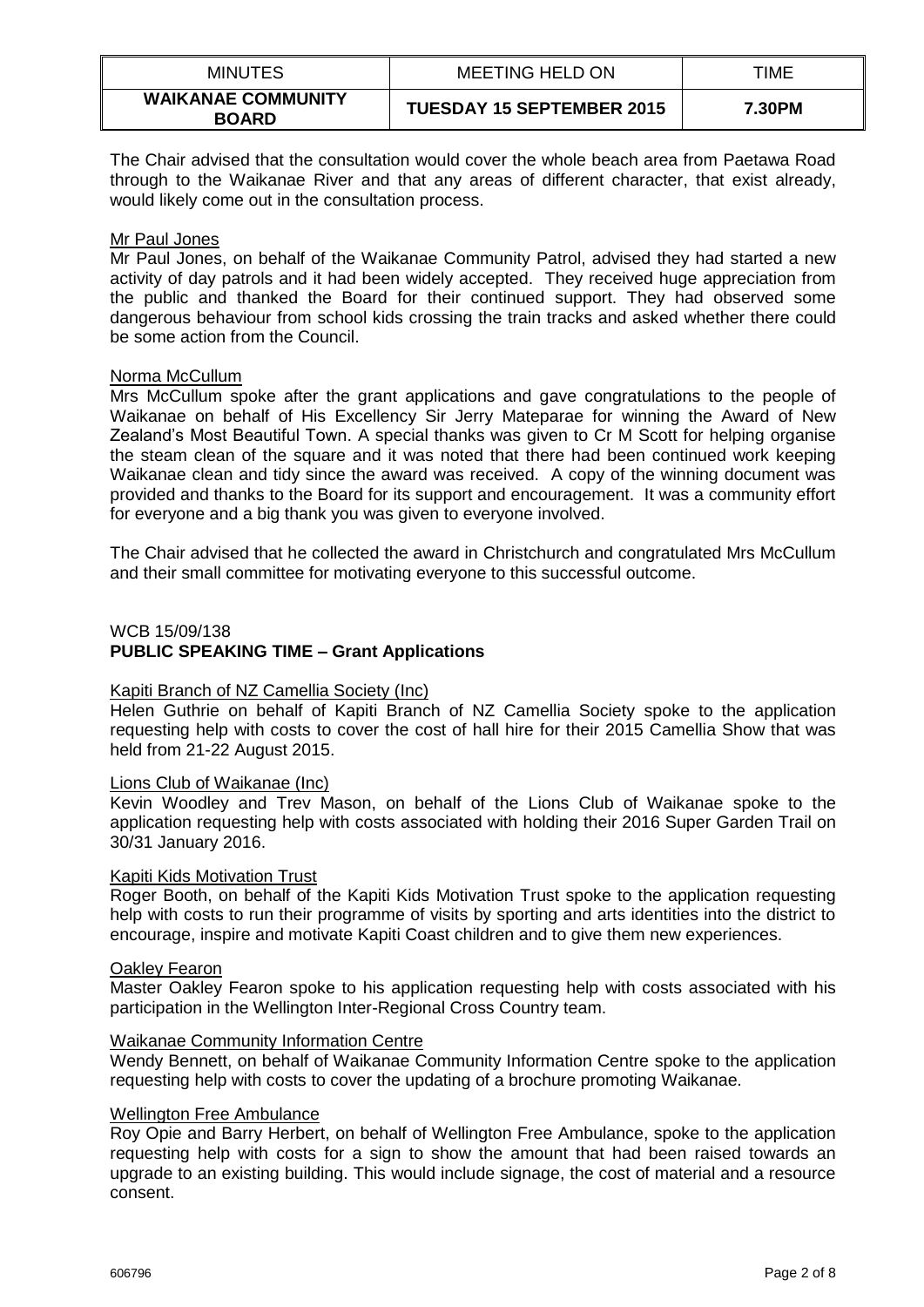| <b>MINUTES</b>                            | <b>MEETING HELD ON</b>           | TIME   |
|-------------------------------------------|----------------------------------|--------|
| <b>WAIKANAE COMMUNITY</b><br><b>BOARD</b> | <b>TUESDAY 15 SEPTEMBER 2015</b> | 7.30PM |

### Waikanae Market Group

Gordon Cameron, on behalf of the Waikanae Market Group, spoke to the application requesting help with costs towards promotion of the 2015 Waikanae Labour Weekend Market. Funding would ensure a professional level of event promotion of this regular local event and give the organisers the confidence to book advertising in local newspapers and radio before the event.

### Cheyenne Brown - Kapiti College Kapa Haka Trip

Cheyenne Brown spoke to her application requesting help with costs, for attending as a member of the Kapiti College Kapa Haka trip, to the Choral Festival Kathaumixw 2016 in Canada.

### Waikanae Music Society (Inc)

Wendy van Delden on behalf of the Waikanae Music Society (Inc) spoke to the application requesting help with costs with printing the Society's 2016 brochure.

## WCB 15/09/139 **CONSIDERATION OF APPLICATIONS FOR FUNDING (Corp-15-1682)**

## **MOVED (Prvanov/M Scott)**

**The Waikanae Community Board grants Christine Lenk a grant of \$210 from the discretionary fund to cover the cost of hall hire to hold exercise/stress management classes for cancer patients in the Kāpiti area.**

### **CARRIED**

### **MOVED (Westbury/Prvanov)**

**The Waikanae Community Board grants the Kapiti Branch of NZ Camellia Society a grant of \$597.80 from the promotion fund to cover the cost of hall hire to hold their 2015 Camellia Show from 21-22 August 2015.**

### **CARRIED**

### **MOVED (M Scott/Westbury)**

**The Waikanae Community Board grants the Lions Club of Waikanae a grant of \$3,500 from the promotion fund to help with costs associated with holding their 2016 Super Garden Trail on 30/31 January 2016.**

### **CARRIED**

Board Members asked if content and/or logo from the Keep NZ Beautiful 'Beautiful Town Award' be provided to the Lions Club so that it could be included in their promotional material.

### **MOVED (Westbury/Prvanov)**

**The Waikanae Community Board grants the Kapiti Kids Motivation Trust a discretionary grant of \$100 to help with costs to run their programme of visits by sporting and arts identities into the district to encourage, inspire and motivate Kapiti Coast children and to give them new experiences.**

### **CARRIED**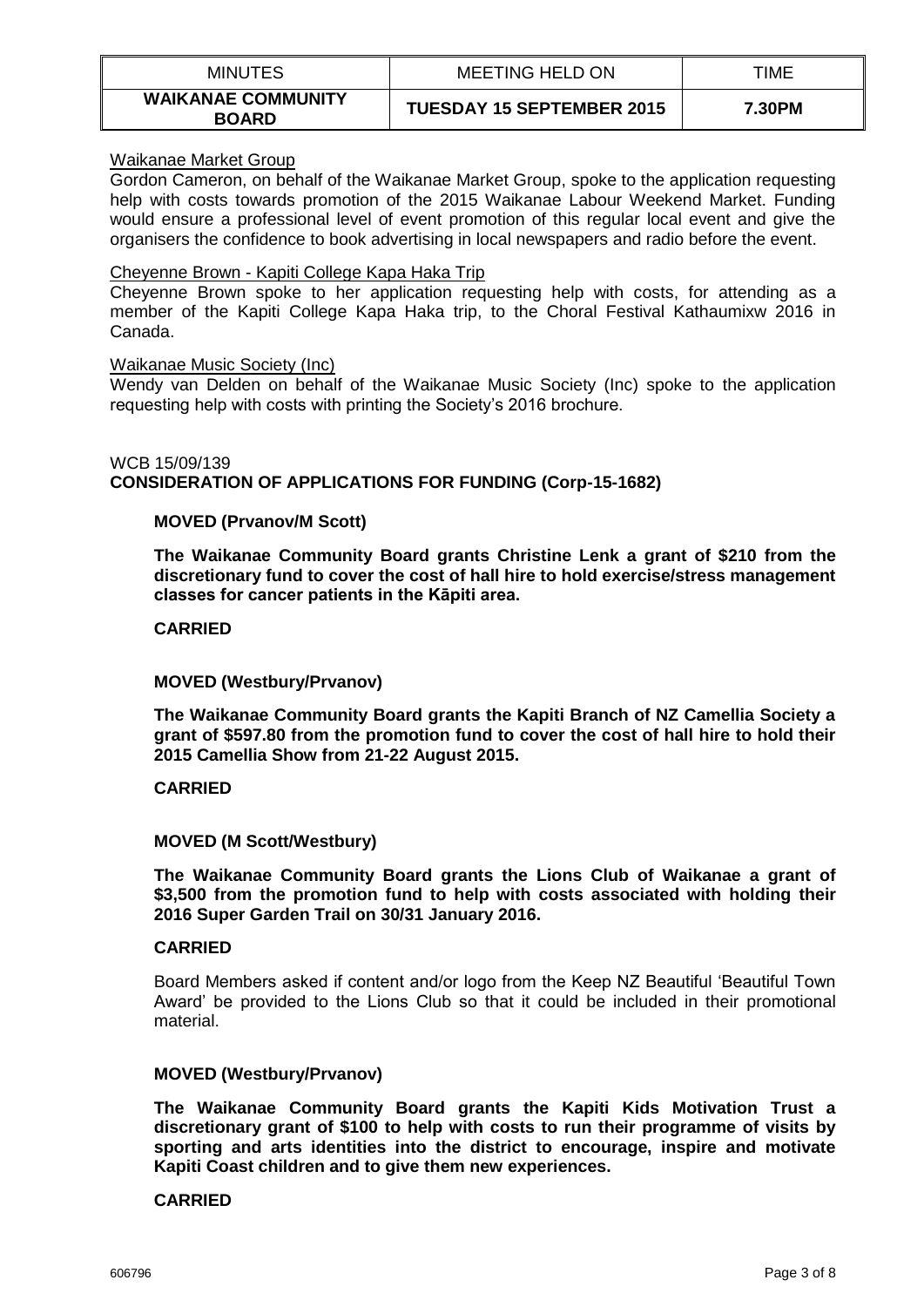| <b>MINUTES</b>                            | <b>MEETING HELD ON</b>           | TIME   |
|-------------------------------------------|----------------------------------|--------|
| <b>WAIKANAE COMMUNITY</b><br><b>BOARD</b> | <b>TUESDAY 15 SEPTEMBER 2015</b> | 7.30PM |

### **MOVED (M Scott /Westbury)**

**The Waikanae Community Board grants Oakley Fearon a discretionary grant of \$250 to help with costs associated with Oakley's participation in the Wellington Inter-Regional Cross Country team.** 

### **CARRIED**

The Chair wished Oakley good luck in the competition.

### **MOVED (M Scott/Prvanov)**

**The Waikanae Community Board grants the Waikanae Community Information Centre a grant of \$1000 from the promotion fund to help with costs associated with updating a brochure promoting Waikanae.**

### **CARRIED**

Board Members asked if content and/or logo from the Keep NZ Beautiful 'Beautiful Town Award' be provided to the Waikanae Community Information Centre so that it could be included in their promotional material.

### **MOVED (Prvanov/Westbury)**

**The Waikanae Community Board grants the Wellington Free Ambulance a discretionary grant of \$500 to help with costs associated with a sign to show the amount that has been raised towards an upgrade to an existing building.**

### **CARRIED**

The Board asked whether Council could review the costs towards the Resource Consent. The Chief Executive advised a lot of requests for waiving consents were received but the policy was not to waive building consents or resource consents; a Council resolution would be required to waiver.

Cr M Scott proposed to raise, as an urgent nature to Elected Members, support for waiving consents by funding grants of this nature, then being returned. Advice from the Chief Executive and Group Manager Corporate Services on which meeting would be required.

## **MOVED (M Scott/Westbury)**

**The Waikanae Community Board grants the Waikanae Market Group a grant of \$800 from the promotion fund to help with costs associated with promotion of the 2015 Waikanae Labour Weekend Market.** 

### **CARRIED unanimously**

Cr M Scott commended the team, who were all volunteers, worked tirelessly to run the two markets throughout the year; they were a lot of fun with a family environment bringing in many people from outside of the area.

The Chair also congratulated the group for their outstanding efforts in reducing costs and keeping them down.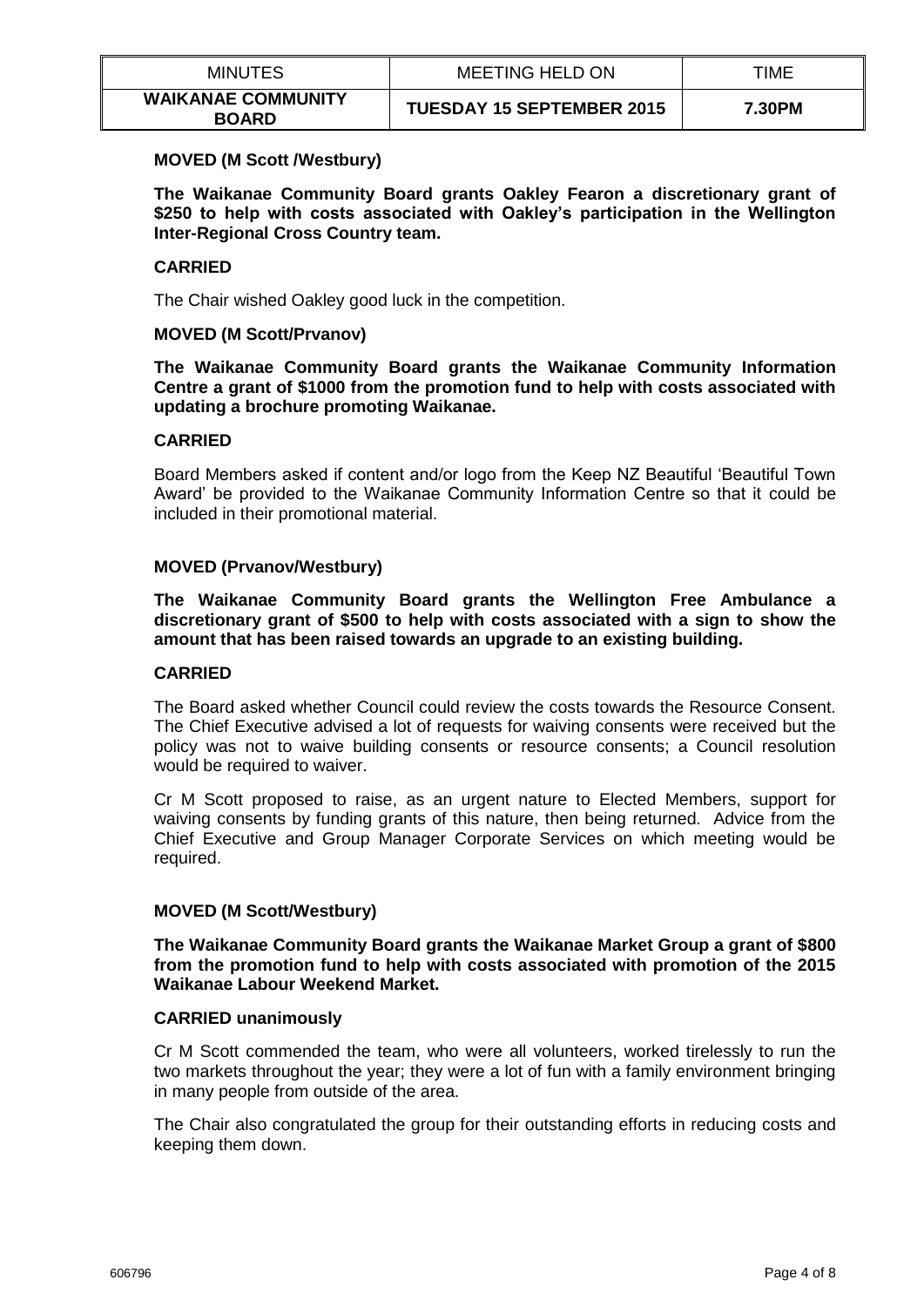| <b>MINUTES</b>                            | MEETING HELD ON                  | TIME   |
|-------------------------------------------|----------------------------------|--------|
| <b>WAIKANAE COMMUNITY</b><br><b>BOARD</b> | <b>TUESDAY 15 SEPTEMBER 2015</b> | 7.30PM |

### **MOVED (Prvanov/Westbury)**

**The Waikanae Community Board grants Cheyenne Brown, as a member of the Kapiti College Kapa Haka group, a discretionary grant of \$500 to help with costs associated with attending the Choral Festival Kathaumixw 2016 in Canada.**

### **CARRIED**

**MOVED (M Scott/Prvanov)**

**The Waikanae Community Board grants the Waikanae Music Society (Inc) a grant of \$1400 from the promotion fund to assist with costs of printing the Society's 2016 brochure.** 

### **CARRIED**

## WCB 15/09/140 **UPDATE: Waikanae Beach Community Futures Process**

Alison Lash, Senior Advisor, Research Policy and Planning gave an update on the Waikanae Beach Community Futures Process, which was the current name for the process being undertaken, however this may change after engagement with the community.

The following points were discussed:

- the first drop in community session for this process was on the 16 August. The topic was due to the pressing need for the community to cover the proposed medical centre resource consent;
- the discussion on the resource consent process was productive and timely;
- a meeting for this was then organised for the 6 September where approximately 250 people attended;
- feedback produced a number of themes for discussion and following further analysis would be circulated once documented;
- the next phase would include issue identification from the community on what they want addressed and their prioritisation of activities. This should be documented by mid-October and resent back to the community for comment using the circulation list;
- there was clear support from the community to preserve the unique character of the area;
- further clarification on the timeline to be raised at the next community meeting to ensure there was no misinformation and to give the community a higher level of assurance the Council was listening to them;
- there was a need to capture involvement of primary and secondary school attendees;
- another date had been scheduled for Tuesday 22 September, 5.30 7.30pm at the Boat Club. Communication coverage had been well advertised with flyers to businesses, email notification to the circulation list, advertising in the local papers;
- an online forum was being investigated as an option for receiving feedback for those people who were unable to attend in person;
- the completion of this process was expected around July/August 2016; and
- regular reports would be provided throughout the process to the Board.

The Chair thanked Ms Lash for her updates.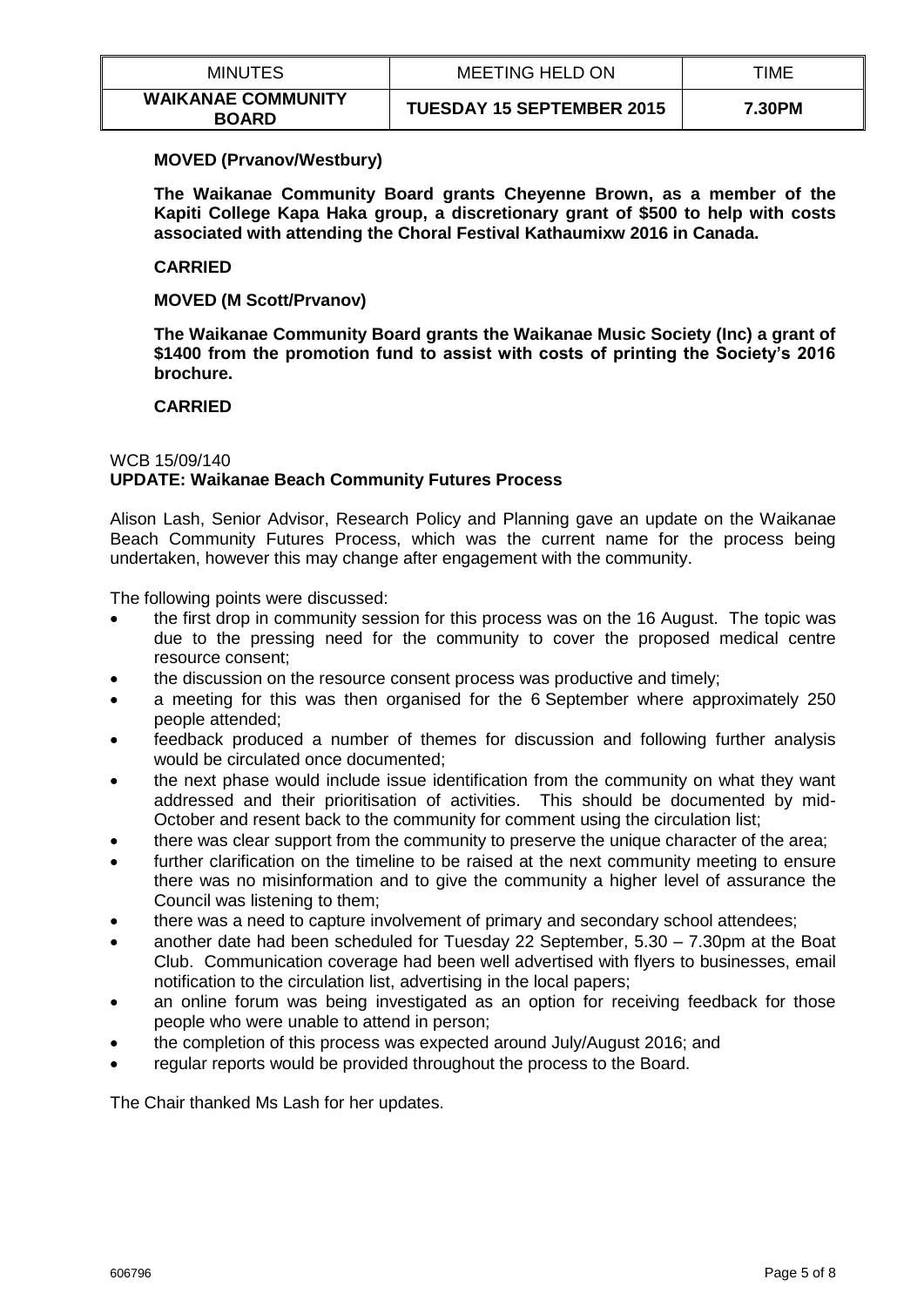| <b>MINUTES</b>                            | <b>MEETING HELD ON</b>           | TIME   |
|-------------------------------------------|----------------------------------|--------|
| <b>WAIKANAE COMMUNITY</b><br><b>BOARD</b> | <b>TUESDAY 15 SEPTEMBER 2015</b> | 7.30PM |

#### WCB 15/09/141 **PRESENTATION: Waikanae Sign Competition**

Phil Stroud, Infrastructure Program Delivery Manager, gave a presentation on the proposed framework of the Waikanae Sign Competition.

The following points were discussed:

- Sign parameters
	- o Maximum opportunity for getting community buy-in was encouraged with targeting audiences including schools, colleges, community groups, individuals and professional designers.
	- $\circ$  A sign and/or sign with sculptures or structures around the sign could be included
	- $\circ$  Council Communications team to be involved with framework for using a byline content from strategic plan
	- $\circ$  NZTA road revocation dates would need to be considered for sign content (number of words) and location
	- o Two signs one sign at each entrance north and south of Waikanae
- Competition rules
	- o The Community Board would judge the entries
	- o Completion of judging to be by July 2016
	- $\circ$  The prize would be having the sign constructed and the recognition this receives.
- Project constraints
	- o Funding would be through the Community Board Promotional Fund
	- $\circ$  There would be no cost constraint, but to be able to construct the sign it must be affordable.

It was agreed Mr Stroud would begin this project as soon as possible to ensure judging would be possible by July 2016.

The Chair thanked Mr Stroud for his presentation.

### WCB 15/09/142 **WCB MEMBERS' BUSINESS**

**(a) Leave of Absence**

**MOVED (M Scott/Chair)**

**That the Waikanae Community Board grants James Westbury leave of absence from 16 to 18 October, and 4 to 12 November 2015.** 

## **CARRIED**

### **(b) Matters of an Urgent Nature**

Mr Westbury updated Board on an issue he had raised at the last Regulatory Management Committee concerning notification of a granted Resource Consent which was omitted from the Elected Members' Bulletin (EMB). He advised Mr Kevin Currie had apologised for the error which was a mistake. The Chief Executive confirmed that procedures had been put in place so that it would not happen again. The Board also requested additional information in the EMB for all granted applications.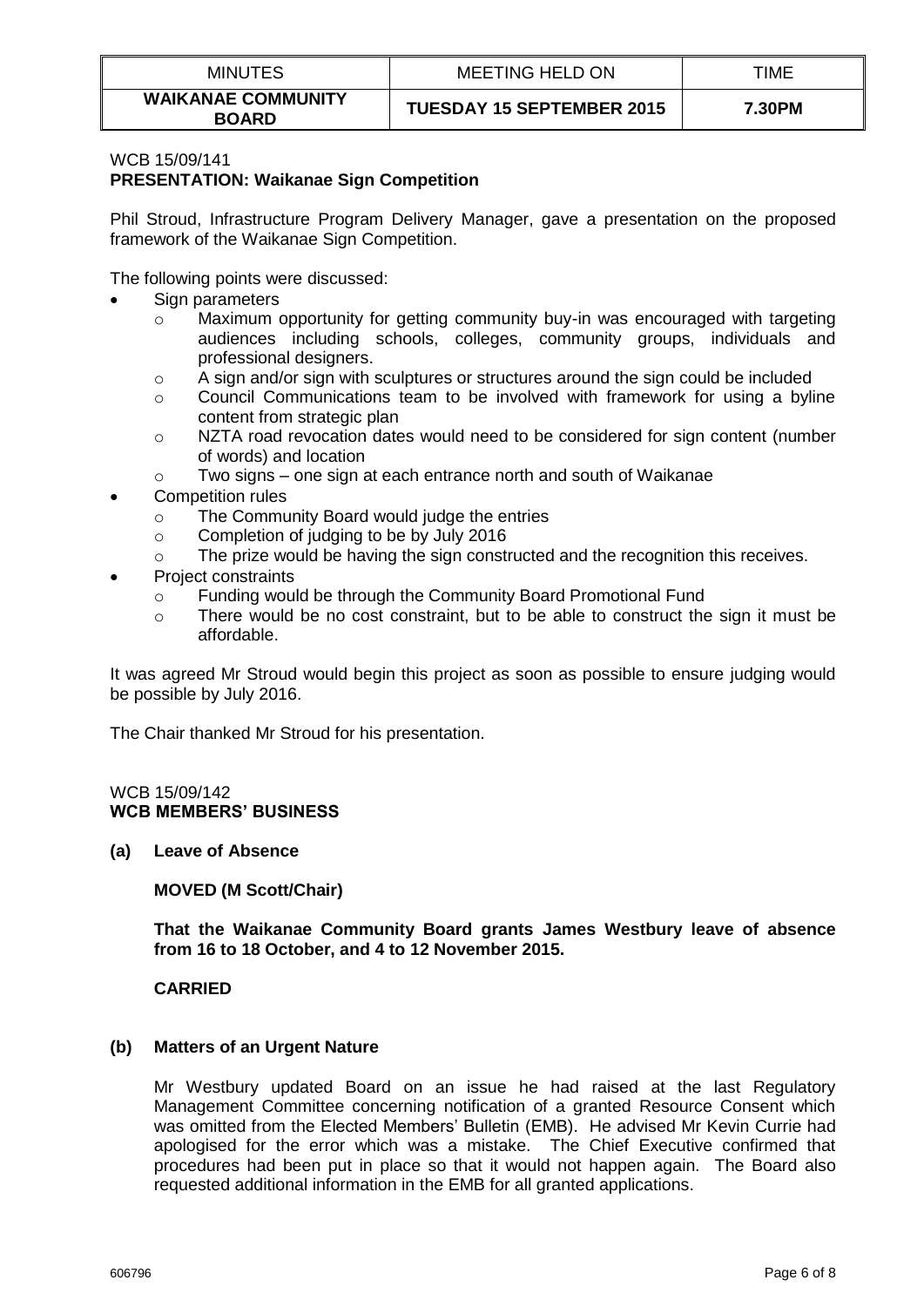| <b>MINUTES</b>                            | <b>MEETING HELD ON</b>           | TIME   |
|-------------------------------------------|----------------------------------|--------|
| <b>WAIKANAE COMMUNITY</b><br><b>BOARD</b> | <b>TUESDAY 15 SEPTEMBER 2015</b> | 7.30PM |

The car park development on the Waikanae Pub site was discussed. It was expected that the car park would be ready and available to use from February 2016. The Chief Executive advised that plans were expected to include parks for less than 250 cars and rain gardens. The Board requested consideration of using the car park for other activities. The Chief Executive noted that there had already been interest from groups looking to utilise the area off-peak. There were more meetings scheduled where these questions could be raised.

## **(c) Community Board Members' Activities**

| Jocelyn Prvanov         | • Attended the Civil Defence training for Elected Members<br>Attended the two Waikanae Beach consultation days<br>$\bullet$                                                                                                                                                                             |  |  |
|-------------------------|---------------------------------------------------------------------------------------------------------------------------------------------------------------------------------------------------------------------------------------------------------------------------------------------------------|--|--|
| James Westbury          | • Attended Regulatory Management Committee<br>meeting<br>on<br>3 September<br>Attended the two Waikanae Beach consultation days                                                                                                                                                                         |  |  |
| <b>Cr Michael Scott</b> | Attended the Civil Defence training for Elected Members. It was<br>$\bullet$<br>requested that the Chief Executive extend an invitation to<br>Scott Dray to provide a training session prior to a selected Board<br>meeting, to reintroduce Elected Members to the signed off<br>community action plan. |  |  |
| <b>Eric Gregory</b>     | • Attended Council meetings<br>Attended the Civic Awards dinner<br>Attended the Keep NZ Beautiful Awards in Christchurch<br>Attended the Community Liaison Group<br>Attended the first beach consultation meeting                                                                                       |  |  |

### WCB 15/09/143

## **COUNCIL'S FINAL PROPOSAL FOR REPRESENTATION ARRANGEMENTS (Corp-15- 1703)**

Mr Wayne Maxwell introduced the report. The Board unanimously agreed to the recommendation and proposed an additional sentence of 'and that the board has no intention of appealing'.

### **MOVED (M Scott/Chair)**

**That the Waikanae Community Board notes the Council's final proposal for representation arrangements for the 2016 local body elections, as at Appendix 1 of report Corp-15-1703 and notes the deadline for appeals or objections of Monday 5 October 2015, and that the board has no intention of appealing.**

### **CARRIED unanimously**

WCB 15/09/144 **CONFIRMATION OF MINUTES: 21 July 2015**

**MOVED (Chair/Prvanov)**

**That the minutes of the Waikanae Community Board meeting held on 21 July 2015 adopted as a true and correct record of that meeting.** 

### **CARRIED**